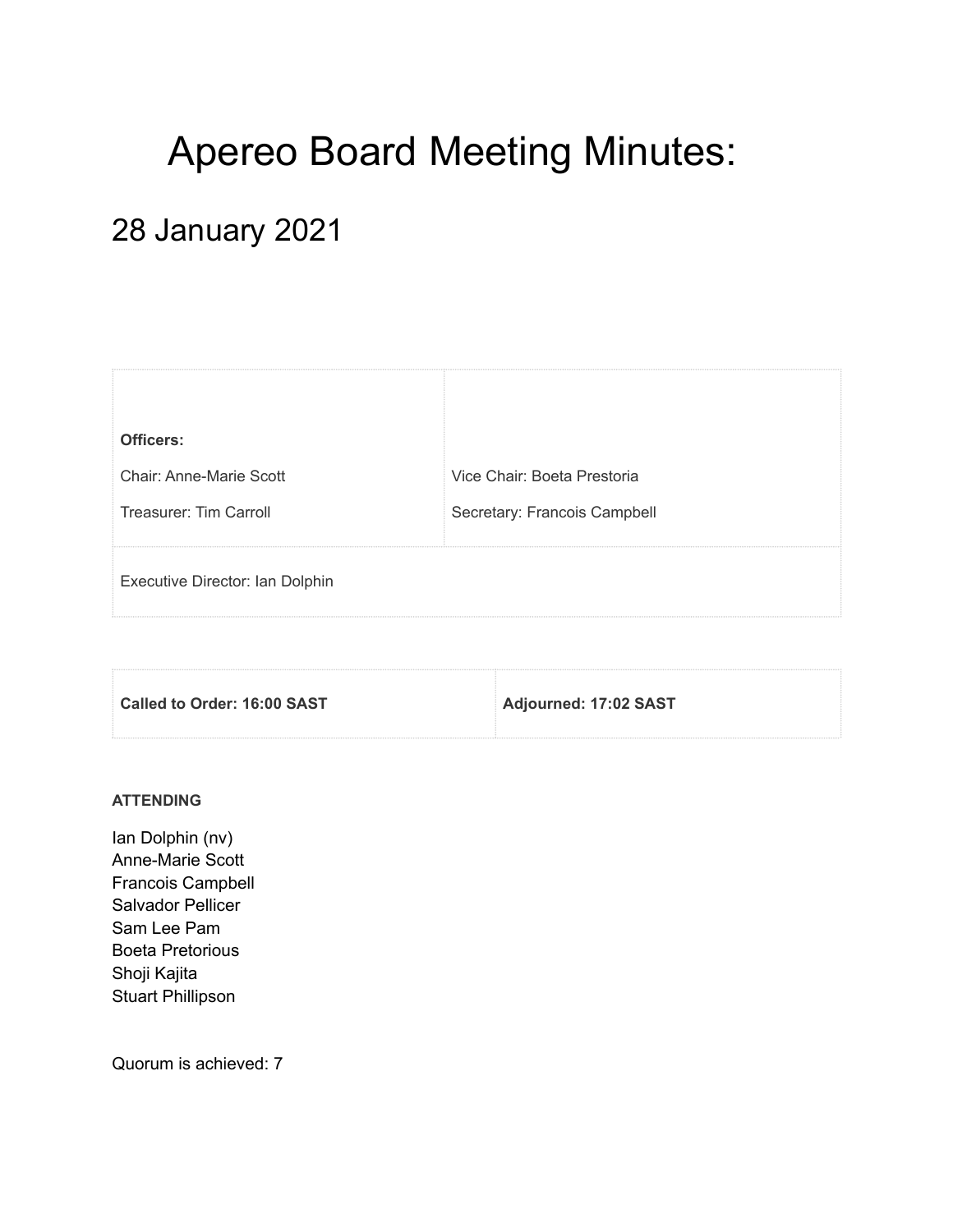## Agenda

- 1. Apologies for Absence: Mathilde Guerin (U La Rochelle meeting [Thierry Koscielniak](mailto:thierry.koscielniak@apereo.org) s, (EUNIS meetings), Matthew Rascoff (W Coast Timezone)
	- a. Matthew Roscoff
	- b. Tim Carroll
	- c. Laura McCord
- 2. Minutes of the October 2020 Board Call
	- a. Proposed and Seconded ( Boeta, Stuart)
- 3. Decisions taken between Board Calls by list (**to note for minutes**)
	- a. AXIES MoU **Approved**
	- b. Seating Shoji Kajita as AXIES nominee on Apereo Board **approved**
	- c. **Agreed IWG proposal** to transfer Shuhari to "Unsponsored Contribution" status
- 4. Financial Reports
	- a. To Note: Audit progress.
	- b. Treasurer Position Tim Carroll willing to continue. **Prop, Sec and vote required.**
		- **i. Proposer: Francois Campbell**
		- **ii. Seconded: Anne-Marie Scott**
	- c. Reports from Accountants . Linda Cooper from Rehmanns will be on the call to answer questions at ten-past the hour.
		- i. Discussion on the reports
		- ii. Presented by Linda Cooper from Rehmanns
		- iii. Questions and answers for Linda
			- 1. Covid impact on funding, not much impact at this stage. We are expecting changes in the coming academic year.
			- 2. Formatting of narrative, queried and answered
			- 3. Cash flow and invoicing.
			- 4. A better indication of renewals will be gained within 2 to 4 months.
			- 5. Scenario planning and Plan B for potential funding shortfalls added to agenda's of the financial committee and Board as a whole.
- 5. Strategic Foci for 2021 (conclude discussion)
	- a. Actions Priority Areas and Board Volunteers. "Talking Points" Paper . A short note on developing partnerships is also available
		- i. Discussion on the material
		- ii. Conference is extremely well supported by volunteer efforts
		- iii. UN Sustainable development goals,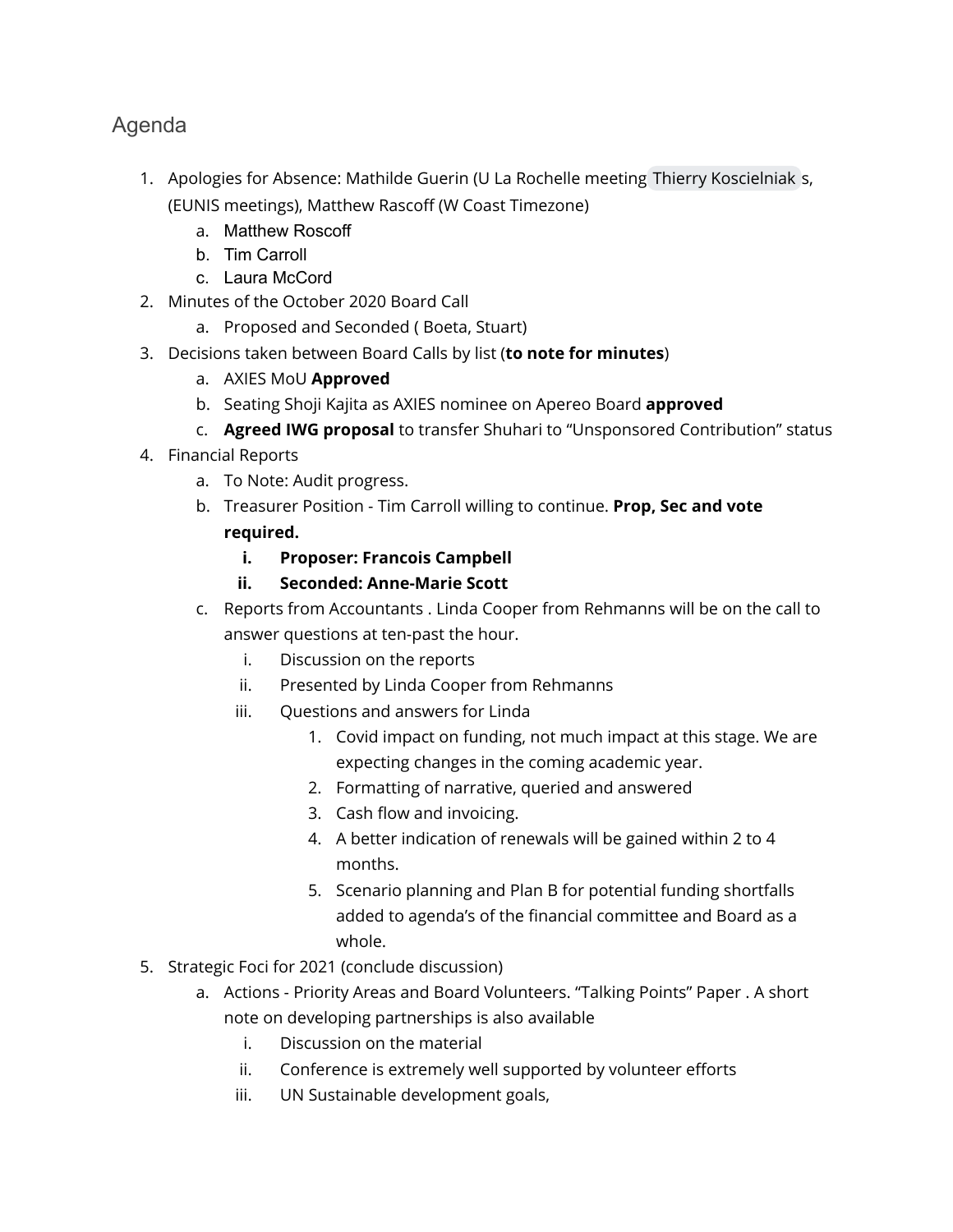- iv. Discussion on the papers
- v. Discussion on products
- vi. Covid is going to cast a very long shadow, what will be the impact of this on the document going forward.
- vii. A question on a focus on positive reinforcement of open source versus a more realistic focus on negative feedback on Vended software.
	- 1. Capturing the experience.
	- 2. Stability of vended solutions during the pandemic versus Open Source solutions.

## **3. Social Media strategy redevelopment.**

- viii. Partnerships
	- 1. Advocacy.
	- 2. Differentiating ourselves from other initiatives.
	- 3. How do we amplify our voice and those of our partners to create and sustain software supporting learning, teaching and research.
- 6. Elect Board Finance Group
	- a. Currently
		- i. Anne-Marie Scott
		- ii. Jim Helwig (Board approved Jim continuing in this role)
		- iii. Boeta Pretorius
		- iv. Laura McCord
		- v. Tim Carroll
		- vi. Stuart Phillipson Volunteer
			- 1. Proposer: Stuart Phillipson
			- 2. Seconder: Francois Campbell
- 7. **To Note.** Volunteers sought:
	- a. Liaison Roles (Internal): Each Software Community (NOTE 1)
		- i. Apereo OAE
		- ii. Bedework
		- iii. CAS
		- iv. ELMS Learning Network
- 8.

Items for Future Board Call/ongoing effort:

### ======

## **Note: Article VI (7) Quorum:**

"Fifty percent (50%) of the entire Board of Directors shall constitute a quorum for the transaction of business at any meeting of the Board of Directors. The Board of Directors shall not conduct